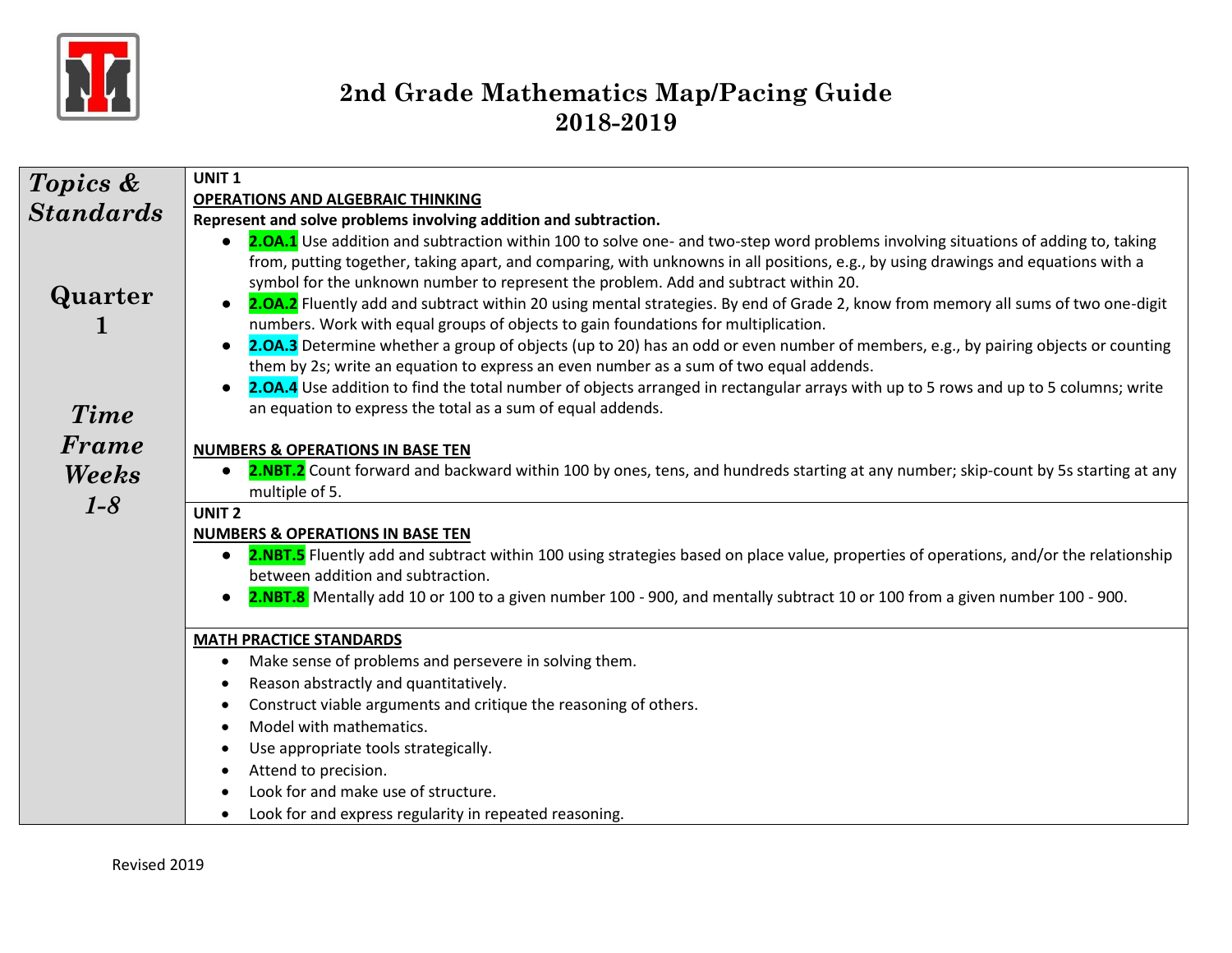

#### **MAJOR SUPPORTING ADDITIONAL**

Students should spend the majority of learning on the major work of the grade level; which should account for at least 65% of the academic year (Achieve the core, n.d.)**. Major content should be emphasized via a greater number of days of instruction, depth and mastery.**

**Review First grade standards include, but not limited to, 1.G.1, 1.G.2, 1.G.3, 1.OA.1, 1.0A.3,1.OA.4, 1.OA.5, 1.OA.6, 1.OA.7, AND 1.OA.8**

**Daily Spiral Review will be incorporated through a combination of computer based i-Ready lessons, math journal activities, skill based reviews and group projects and/or activities.**

| <i>Assessment</i>              | <b>Key Concepts &amp;</b><br><b>Skills</b><br>( <i>Evidence</i> ) |                            | Curriculum &                           |           | <b>Key Concept tools &amp;</b>       |
|--------------------------------|-------------------------------------------------------------------|----------------------------|----------------------------------------|-----------|--------------------------------------|
|                                |                                                                   |                            | <b>Textbook Resources</b>              |           | practices                            |
| <b>Ready Ohio Math</b>         | ➤                                                                 | Solve one and two step     | <b>Ready Ohio</b>                      |           | <b>Available on Teacher Toolbox:</b> |
| <b>Assessment Resources</b>    |                                                                   | word problems using        | <b>Unit 1 Operations and Algebraic</b> | $\bullet$ | <b>Interactive Tutorials</b>         |
|                                |                                                                   | drawings and equations     | <b>Thinking</b>                        | $\bullet$ | Prerequisite Ready Lessons           |
| • Lesson Quiz                  |                                                                   | to add or subtract within  |                                        |           | <b>Tools for Instruction</b>         |
| • i-Ready Diagnostic (fall,    |                                                                   | 100;                       | Lesson 1: Understand mental math       | $\bullet$ | <b>Math Center Activities</b>        |
| winter, spring)                | ➤                                                                 | Use a symbol for the       | strategies                             | $\bullet$ | Think-Share-Compare Routine          |
| • Unit Interim Assessment      |                                                                   | unknown in any position    | Lesson 2: Solve one-step word          |           | (under Program Implementation)       |
| or i-Ready Standards           |                                                                   | in an addition or          | problems                               | $\bullet$ | Ready-Central (Instructional Best    |
| Mastery                        |                                                                   | subtraction problem;       | Lesson 3: Understand how to make       |           | <b>Practices Videos</b>              |
| · Unit Self-check              | ➤                                                                 | Use addition and           | a ten                                  | $\bullet$ | http://readycentral.com/             |
|                                |                                                                   | subtraction strategies:    | Lesson 4: Understand even and odd      | $\bullet$ | Journals / Provisional Writing       |
| <b>Unit 1 Performance Task</b> |                                                                   | Add on<br>$\circ$          | numbers                                | $\bullet$ | Math Models                          |
| Math in Action "Use Equal      |                                                                   | Remove<br>$\circ$          | Lesson 5: Add using arrays             | $\bullet$ | <b>Discourse Cards</b>               |
| Groups to Add"                 |                                                                   | Put together<br>$\circ$    | Lesson 6: Solve two-step word          | $\bullet$ | Non-linguistic representations       |
|                                |                                                                   | Take apart, and<br>$\circ$ | problems                               | $\bullet$ | Resource Selector Tool (under        |
|                                |                                                                   | Compare<br>$\circ$         |                                        |           | Program Implementation)              |
|                                |                                                                   | Fluently add and subtract  | Unit 2 Number and Operations in        |           |                                      |
|                                |                                                                   | within 100 using place     | <b>Base Ten</b>                        |           |                                      |
|                                |                                                                   | value, properties of       | Lesson 7: Add two-digit numbers        |           |                                      |
|                                |                                                                   | operations, and the        |                                        |           |                                      |
|                                |                                                                   | relationship between       | <b>Other Resources:</b>                |           |                                      |
|                                |                                                                   | addition and subtraction   | Achieve the Core<br>$\bullet$          |           |                                      |
|                                | ➤                                                                 | Fluently add and subtract  | https://achievethecore.org/cate        |           |                                      |
|                                |                                                                   | within 20 using mental     | gory/854/mathematics-lessons           |           |                                      |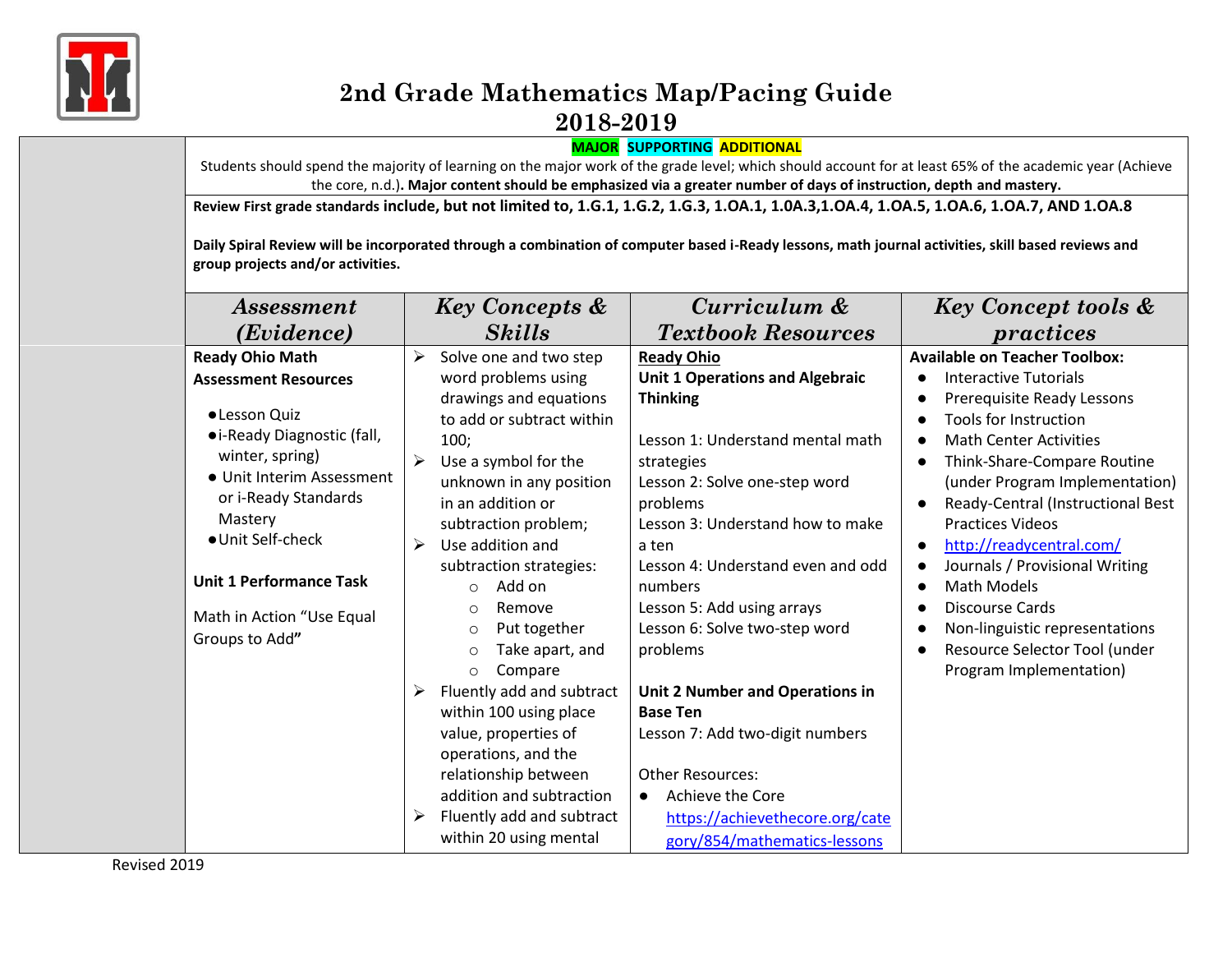

|                                                     | strategies:<br>Use fact families<br>$\circ$<br>Doubles<br>$\circ$<br>Doubles $+/- 1$<br>$\circ$<br>Count forward and<br>➤<br>backward by 1, 10 and<br>100 from any given<br>number;<br>Mentally add or subtract<br>10 or 100 from any<br>number less than 1000.<br>Skip count by 5s forward<br>➤<br>and backward starting at<br>a multiple of five;<br>Understand, apply, and<br>➤<br>explain concepts of odd<br>and even;<br>Use addition and<br>➤<br>represent in an equation<br>a total sum of objects in<br>an array of 5 by 5 or<br>smaller. | <b>ODE Model Curriculum</b><br>$\bullet$<br>Resources<br>https://education.ohio.gov/Topi<br>cs/Learning-in-<br><b>Ohio/Mathematics</b>                                                                                                                                 |
|-----------------------------------------------------|---------------------------------------------------------------------------------------------------------------------------------------------------------------------------------------------------------------------------------------------------------------------------------------------------------------------------------------------------------------------------------------------------------------------------------------------------------------------------------------------------------------------------------------------------|------------------------------------------------------------------------------------------------------------------------------------------------------------------------------------------------------------------------------------------------------------------------|
| Topics &<br><b>Standards</b><br>Quarter<br>$\bf{2}$ | Unit 2<br><b>OPERATIONS AND ALGEBRAIC THINKING</b><br>Represent and solve problems involving addition and subtraction.<br>$\bullet$<br>symbol for the unknown number to represent the problem. Add and subtract within 20.<br><b>NUMBERS AND OPERATIONS IN BASE TEN</b><br>Understand place value.                                                                                                                                                                                                                                                | 2.0A.1 Use addition and subtraction within 100 to solve one- and two-step word problems involving situations of adding to, taking<br>from, putting together, taking apart, and comparing, with unknowns in all positions, e.g., by using drawings and equations with a |
|                                                     | hundreds, 0 tens, and 6 ones. Understand the following as special cases:                                                                                                                                                                                                                                                                                                                                                                                                                                                                          | 2.NBT.1 Understand that the three digits of a three-digit number represent amounts of hundreds, tens, and ones; e.g., 706 equals 7                                                                                                                                     |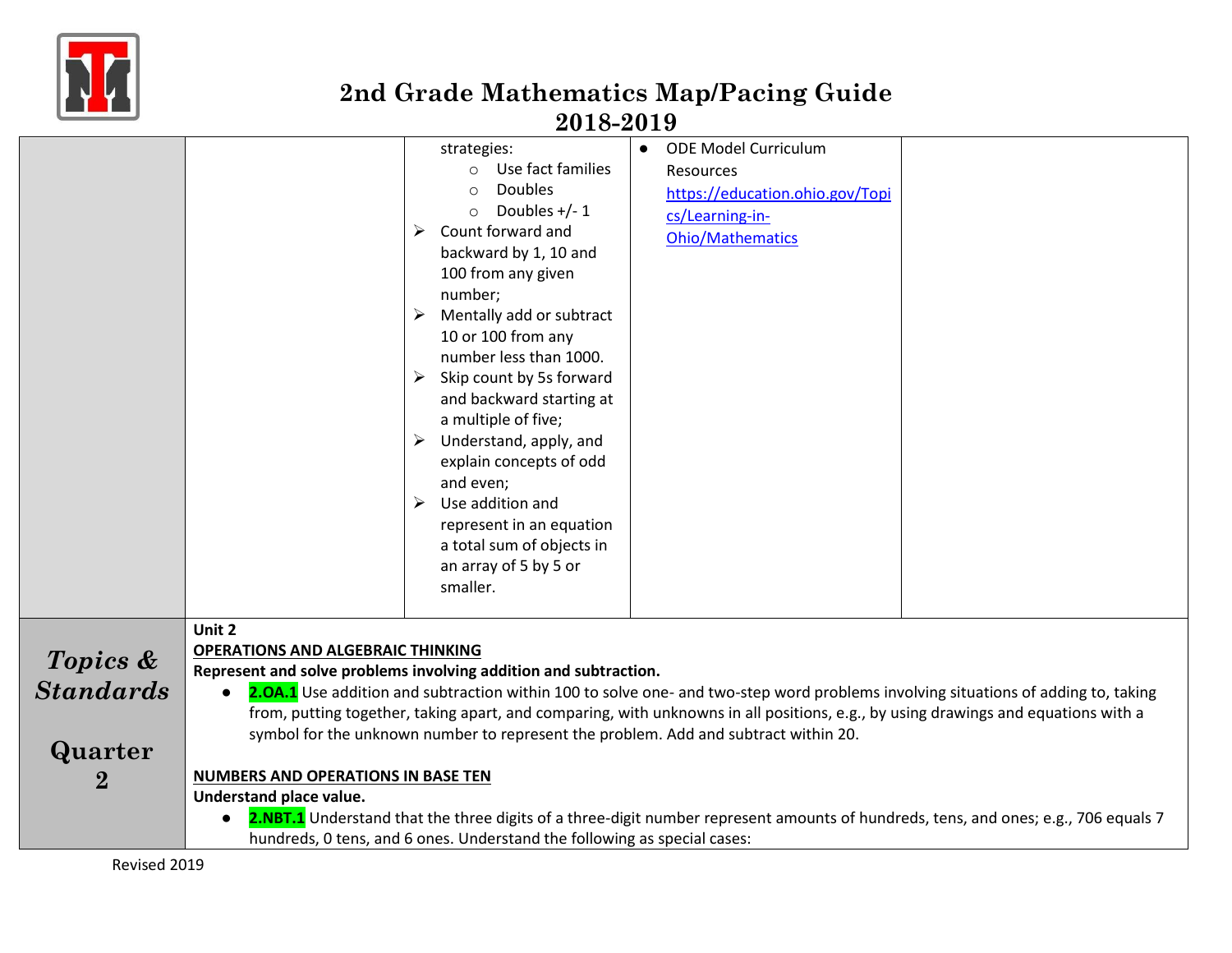

| <b>Time</b> | A. 100 can be thought of as a bundle of ten tens - called a "hundred."                                                                                                                                                                                  |
|-------------|---------------------------------------------------------------------------------------------------------------------------------------------------------------------------------------------------------------------------------------------------------|
|             | B. The numbers 100, 200, 300, 400, 500, 600, 700, 800, 900 refer to one, two, three, four, five, six, seven, eight, or nine                                                                                                                             |
| Frame       | hundreds (and 0 tens and 0 ones).                                                                                                                                                                                                                       |
| Weeks 1-8   | 2.NBT.2 Count forward and backward within 100 by ones, tens, and hundreds starting at any number; skip-count by 5s starting at                                                                                                                          |
|             | any multiple of 5.                                                                                                                                                                                                                                      |
|             | 2.NBT.3 Read and write numbers to 1000 using base-ten numerals, number names, and expanded form, and equivalent                                                                                                                                         |
|             | representations, e.g., 716 is 700 + 10 + 6, or 6 + 700 + 10, or 6 ones and 71 tens, etc.                                                                                                                                                                |
|             | 2.NBT.4 Compare two three-digit numbers based on meanings of the hundreds, tens, and ones digits, using >, =, and < symbols to                                                                                                                          |
|             | record the results of comparisons.                                                                                                                                                                                                                      |
|             | 2.NBT.5 Fluently add and subtract within 100 using strategies based on place value, properties of operations, and/or the relationship                                                                                                                   |
|             | between addition and subtraction.                                                                                                                                                                                                                       |
|             | 2.NBT.6 Add up to four two-digit numbers using strategies based on place value and properties of operations.                                                                                                                                            |
|             | 2.NBT.7 Add and subtract within 1000, using concrete models or drawings and strategies based on place value, properties of<br>operations, and/or the relationship between addition and subtraction; record the strategy with a written numerical method |
|             | (drawings and, when appropriate, equations) and explain the reasoning used. Understand that in adding or subtracting three-digit                                                                                                                        |
|             | numbers, hundreds are added or subtracted from hundreds, tens are added or subtracted from tens, ones are added or subtracted                                                                                                                           |
|             | from ones; and sometimes it is necessary to compose or decompose tens or hundreds.                                                                                                                                                                      |
|             | 2.NBT.8 Mentally add 10 or 100 to a given number 100-900, and mentally subtract 10 or 100 from a given number 100-900.                                                                                                                                  |
|             | 2.NBT.9 Explain why addition and subtraction strategies work, using place value and the properties of operations. Explanations may                                                                                                                      |
|             | be supported by drawings or objects.                                                                                                                                                                                                                    |
|             | <b>MATH PRACTICE STANDARDS</b>                                                                                                                                                                                                                          |
|             | Make sense of problems and persevere in solving them.<br>$\bullet$                                                                                                                                                                                      |
|             | Reason abstractly and quantitatively.                                                                                                                                                                                                                   |
|             | Construct viable arguments and critique the reasoning of others.                                                                                                                                                                                        |
|             | Model with mathematics.                                                                                                                                                                                                                                 |
|             | Use appropriate tools strategically.                                                                                                                                                                                                                    |
|             | Attend to precision.                                                                                                                                                                                                                                    |
|             | Look for and make use of structure.                                                                                                                                                                                                                     |
|             | Look for and express regularity in repeated reasoning.                                                                                                                                                                                                  |
|             | <b>MAJOR SUPPORTING ADDITIONAL</b>                                                                                                                                                                                                                      |
|             | Students should spend the majority of learning on the major work of the grade level; which should account for at least 65% of the academic year (Achieve                                                                                                |
|             | the core, n.d.). Major content should be emphasized via a greater number of days of instruction, depth and mastery.<br>Review standards include, but not limited to 1.0A.3, 1.0A.7; 2.0A.1, 2.0A.2, 2.NBT.2, 2.NBT.5, 2.NBT.8                           |
|             |                                                                                                                                                                                                                                                         |
|             |                                                                                                                                                                                                                                                         |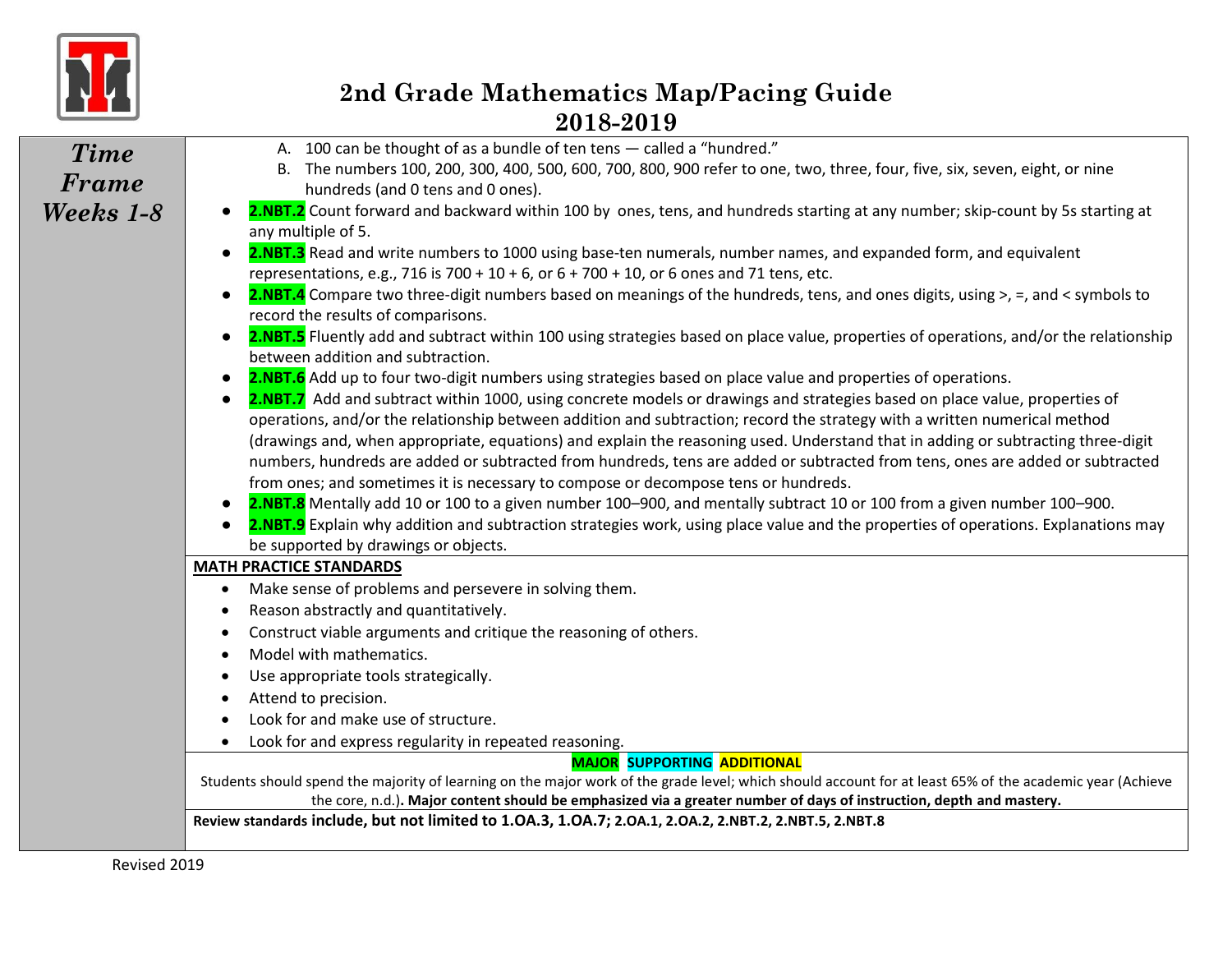

| <i><b>Assessment</b></i>                                                                                                                                                                                                                                                                 | <b>Key Concepts &amp;</b>                                                                                                                                                                                                                                                                                                                                                                                                                                                                                                                                                                                                                                                        | Curriculum &                                                                                                                                                                                                                                                                                                                                                                                                                                                                                                                                                                                                                                                                                    | <b>Key Concept tools &amp;</b>                                                                                                                                                                                                                                                                                                                                                                                                                                                                                                     |  |
|------------------------------------------------------------------------------------------------------------------------------------------------------------------------------------------------------------------------------------------------------------------------------------------|----------------------------------------------------------------------------------------------------------------------------------------------------------------------------------------------------------------------------------------------------------------------------------------------------------------------------------------------------------------------------------------------------------------------------------------------------------------------------------------------------------------------------------------------------------------------------------------------------------------------------------------------------------------------------------|-------------------------------------------------------------------------------------------------------------------------------------------------------------------------------------------------------------------------------------------------------------------------------------------------------------------------------------------------------------------------------------------------------------------------------------------------------------------------------------------------------------------------------------------------------------------------------------------------------------------------------------------------------------------------------------------------|------------------------------------------------------------------------------------------------------------------------------------------------------------------------------------------------------------------------------------------------------------------------------------------------------------------------------------------------------------------------------------------------------------------------------------------------------------------------------------------------------------------------------------|--|
| ( <i>Evidence</i> )                                                                                                                                                                                                                                                                      | <b>Skills</b>                                                                                                                                                                                                                                                                                                                                                                                                                                                                                                                                                                                                                                                                    | <b>Textbook Resources</b>                                                                                                                                                                                                                                                                                                                                                                                                                                                                                                                                                                                                                                                                       | practices                                                                                                                                                                                                                                                                                                                                                                                                                                                                                                                          |  |
| <b>Ready Ohio Math</b>                                                                                                                                                                                                                                                                   | Solve one and two step<br>➤                                                                                                                                                                                                                                                                                                                                                                                                                                                                                                                                                                                                                                                      | <b>Unit 2 Number and Operations in</b>                                                                                                                                                                                                                                                                                                                                                                                                                                                                                                                                                                                                                                                          | <b>Available on Teacher Toolbox:</b>                                                                                                                                                                                                                                                                                                                                                                                                                                                                                               |  |
| <b>Assessment Resources</b><br>· Lesson Quiz<br>• i-Ready Diagnostic (fall,<br>winter, spring)<br>· Unit Interim Assessment<br>or i-Ready Standards<br>Mastery<br>· Unit Self-check<br><b>Unit 2 Performance Task</b><br>Math in Action "Add,<br><b>Subtract and Compare</b><br>Numbers" | word problems using<br>drawings and equations<br>to add or subtract within<br>100:<br>$\blacktriangleright$<br>Use a symbol for the<br>unknown in any position<br>in an addition or<br>subtraction problem;<br>Use addition and<br>➤<br>subtraction strategies:<br>Add on<br>$\circ$<br>Remove<br>$\circ$<br>Put together<br>$\circ$<br>Take apart, and<br>$\circ$<br>Compare;<br>$\circ$<br>Determine the value of<br>➤<br>digits in three digit<br>numbers;<br>Represent three digit<br>numbers with an<br>equation that represents<br>the sum of each value of<br>its digits;<br>Represent three digit<br>numbers in different<br>ways using place value<br>ideas: word form, | <b>Base Ten</b><br>Lesson 8: Subtract two-digit<br>numbers<br>Lesson 9: Solve one-step word<br>problems with two-digit numbers<br>Lesson 10: Understand three- digit<br>numbers<br>Lesson 11: Read and write three-<br>digit numbers<br>Lesson 12: Compare three- digit<br>numbers<br>Lesson 12A: Count forwards and<br>backwards<br>Lesson 13: Add three-digit numbers<br>Lesson 14: Subtract three-digit<br>numbers<br>Lesson 15: Add several two-digit<br>numbers<br><b>Other Resources:</b><br>Achieve the Core<br>$\bullet$<br>https://achievethecore.org/cate<br>gory/854/mathematics-lessons<br><b>ODE Model Curriculum</b><br>$\bullet$<br>Resources<br>https://education.ohio.gov/Topi | <b>Interactive Tutorials</b><br>Prerequisite Ready Lessons<br>Tools for Instruction<br><b>Math Center Activities</b><br>Think-Share-Compare Routine<br>(under Program Implementation)<br>Ready-Central (Instructional Best<br>$\bullet$<br><b>Practices Videos</b><br>http://readycentral.com/<br>$\bullet$<br>Journals / Provisional Writing<br>$\bullet$<br><b>Math Models</b><br><b>Discourse Cards</b><br>Non-linguistic representations<br>$\bullet$<br>Resource Selector Tool (under<br>$\bullet$<br>Program Implementation) |  |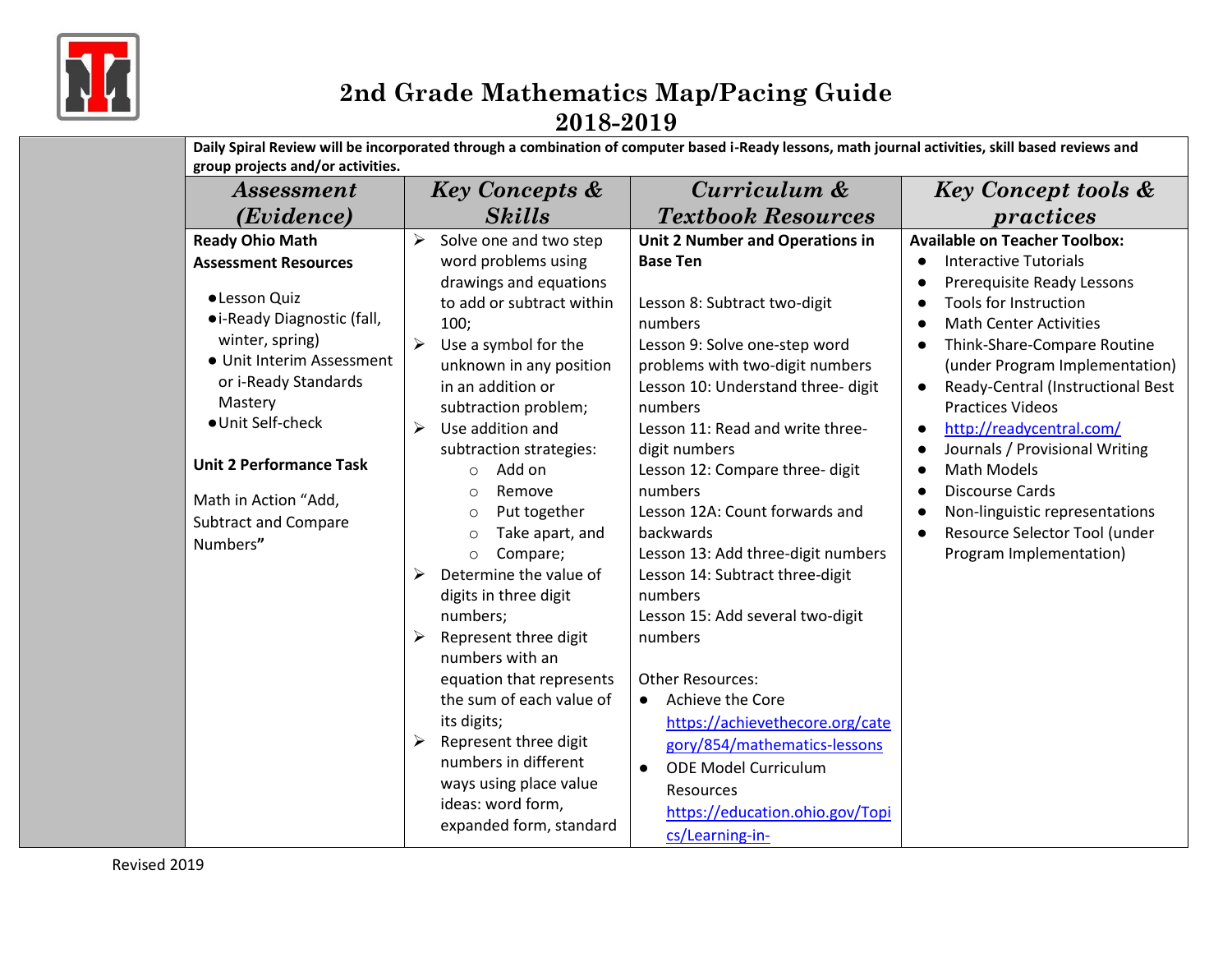

|                                             | form; and using<br>equivalent<br>representations;<br>Use symbols $\lt$ , $\gt$ ,= to<br>compare numbers using<br>place value to support<br>answers;<br>Mentally add or subtract                                                                                                                                                                                     | <b>Ohio/Mathematics</b> |  |  |
|---------------------------------------------|---------------------------------------------------------------------------------------------------------------------------------------------------------------------------------------------------------------------------------------------------------------------------------------------------------------------------------------------------------------------|-------------------------|--|--|
|                                             | 10 or 100 from any<br>number less than 1000;<br>Fluently add and subtract<br>within 100 using place<br>value and properties of<br>operations of addition<br>and subtraction; and, the<br>relationship between<br>addition and subtraction;<br>Add four two-digit<br>➤<br>numbers using place<br>value understanding and                                             |                         |  |  |
| Unit 3<br>Topic &<br><b>Standard</b>        | properties of operations.<br><b>OPERATIONS AND ALGEBRAIC THINKING</b><br>Represent and solve problems involving addition and subtraction.                                                                                                                                                                                                                           |                         |  |  |
| <b>Quarter 3</b>                            | 2.0A.1 Use addition and subtraction within 100 to solve one- and two-step word problems involving situations of adding to, taking<br>from, putting together, taking apart, and comparing, with unknowns in all positions, e.g., by using drawings and equations with a<br>symbol for the unknown number to represent the problem. Add and subtract within 20.       |                         |  |  |
| <b>Time</b><br>Frame<br>Weeks 1-8<br>tapes. | <b>MEASUREMENT &amp; DATA</b><br>Measure and estimate lengths in standard units.<br>2.MD.1 Measure the length of an object by selecting and using appropriate tools such as rulers, yardsticks, meter sticks, and measuring<br>2.MD.2 Measure the length of an object twice, using length units of different lengths for the two measurements; describe how the two |                         |  |  |
| $D = 12240$                                 | measurements relate to the size of the unit chosen.                                                                                                                                                                                                                                                                                                                 |                         |  |  |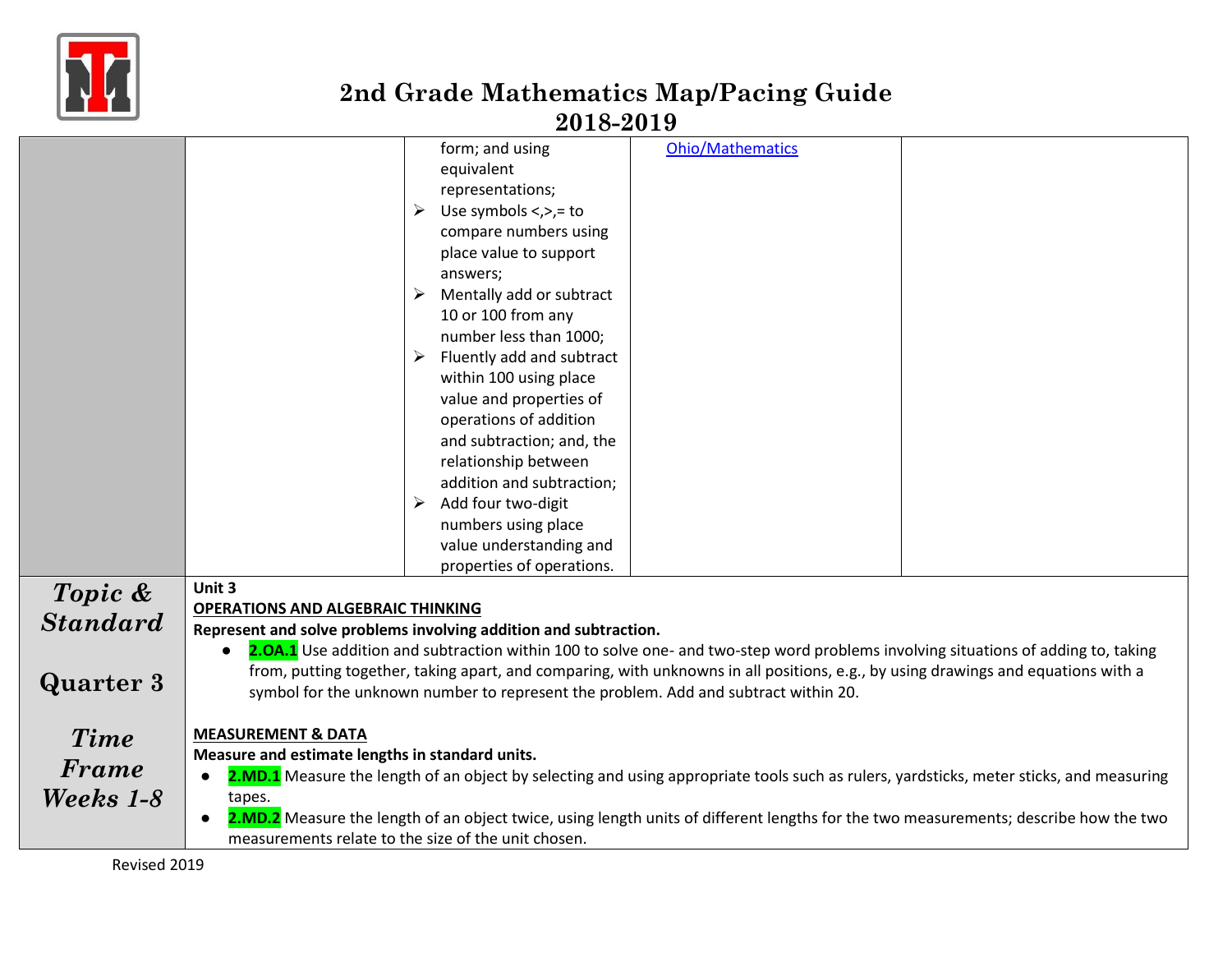

- **2.MD.3** Estimate lengths using units of inches, feet, centimeters, and meters.
- **2.MD.4** Measure to determine how much longer one object is than another, expressing the length difference in terms of a standard length unit.

#### **Relate addition and subtraction to length.**

- **2.MD.5** Use addition and subtraction within 100 to solve word problems involving lengths that are given in the same units, e.g., by using drawings (such as drawings of rulers) and equations with a symbol for the unknown number to represent the problem. Drawings need not show details, but should show the mathematics in the problem. (This applies wherever drawings are mentioned in the Standards.)
- **2.MD.6** Represent whole numbers as lengths from 0 on a number line diagram with equally spaced points corresponding to the numbers 0, 1, 2, ..., and represent whole-number sums and differences within 100 on a number line diagram.

#### **Work with time and money.**

- **2.MD.7** Tell and write time from analog and digital clocks to the nearest five minutes, using a.m. and p.m.
- **2.MD.8** Solve problems with money.
	- A. Identify nickels and quarters by name and value.
	- B. Find the value of a collection of quarters, dimes, nickels, and pennies.
	- C. Solve word problems by adding and subtracting within 100, dollars with dollars and cents with cents (not using dollars and cents simultaneously) using the \$ and ¢ symbols appropriately (not including decimal notation.)

#### **Represent and interpret data.**

- **2.MD.9** Generate measurement data by measuring lengths of several objects to the nearest whole unit, or by making repeated measurements of the same object. Show the measurements by creating a line plot, where the horizontal scale is marked off in wholenumber units.
- **2.MD.10** Organize, represent, and interpret data with up to four categories; complete picture graphs when single-unit scales are provided; solve simple put-together, take-apart, and compare problems in a graph.

#### **NUMBERS & OPERATIONS IN BASE TEN**

**Use place value understanding and properties of operations to add and subtract.**

- **2.NBT.2** Count forward and backward within 100 by ones, tens, and hundreds starting at any number; skip-count by 5s starting at any multiple of 5.
- 2.NBT.5 Fluently add and subtract within 100 using strategies based on place value, properties of operations, and/or the relationship between addition and subtraction.

#### **MATH PRACTICE STANDARDS**

- Make sense of problems and persevere in solving them.
- Reason abstractly and quantitatively.
- Construct viable arguments and critique the reasoning of others.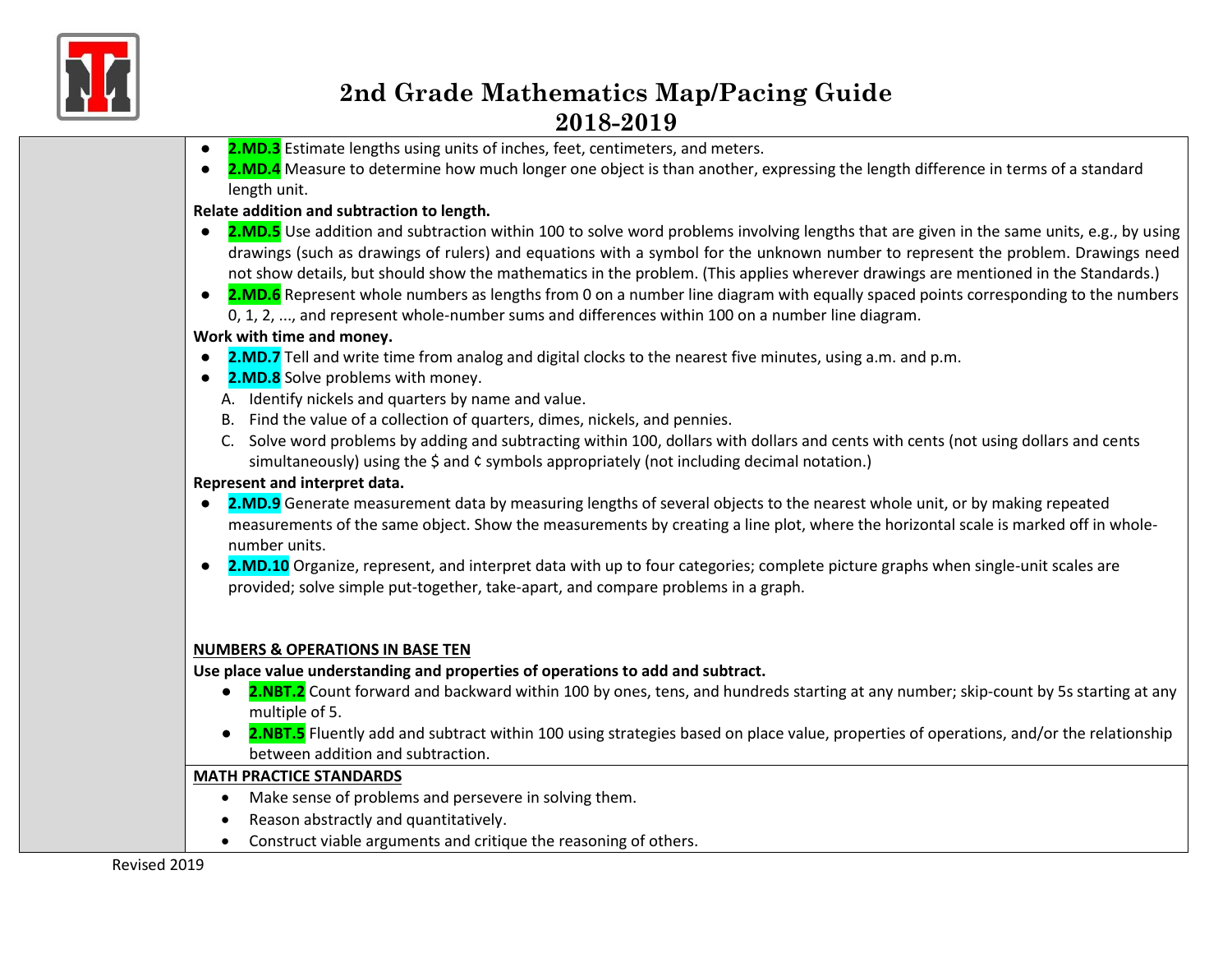

- Model with mathematics.
- Use appropriate tools strategically.
- Attend to precision.
- Look for and make use of structure.
- Look for and express regularity in repeated reasoning.

#### **MAJOR SUPPORTING ADDITIONAL**

Students should spend the majority of learning on the major work of the grade level; which should account for at least 65% of the academic year (Achieve the core, n.d.)**. Major content should be emphasized via a greater number of days of instruction, depth and mastery.**

**Review standards but not limited to: 2.OA.1, 2.OA.2, 2.NBT.2, 2.NBT.3, 2.NBT.4, 2.NBT.5, 2.NBT.6, 2.NBT.7, 2.NBT.8, 2.NBT.9**

**Daily Spiral Review will be incorporated through a combination of computer based i-Ready lessons, math journal activities, skill based reviews and group projects and/or activities.**

| <i>Assessment</i>                 |                           | Curriculum & Textbook                   | <b>Key Concept tools &amp;</b>       |
|-----------------------------------|---------------------------|-----------------------------------------|--------------------------------------|
| (Evidence)                        |                           | <b>Resources</b>                        | practices                            |
|                                   | ⋗<br>Solve one and two    | <b>Ready Ohio</b>                       | <b>Available on Teacher Toolbox:</b> |
| <b>Ready Ohio Math Assessment</b> | step word problems        | <b>Unit 3 Measurement and Data</b>      | <b>Interactive Tutorials</b>         |
| <b>Resources</b>                  | using drawings and        |                                         | Prerequisite Ready Lessons           |
|                                   | equations to add or       | Lesson 16: Understand length and        | Tools for Instruction                |
| • Lesson Quiz                     | subtract within 100;      | measurement tools                       | <b>Math Center Activities</b>        |
| • i-Ready Diagnostic (fall,       | ➤<br>Use drawings to      | Lesson 17: Measure length               | Think-Share-Compare Routine          |
| winter, spring)                   | represent story           | Lesson 18: Understand measurement       | (under Program                       |
| • Unit Interim Assessment or      | problems involving        | with different units                    | Implementation)                      |
| i-Ready Standards Mastery         | adding and                | Lesson 19: Understand estimating length | Ready-Central (Instructional         |
| · Unit Self-check                 | subtracting units of      | Lesson 20: Compare lengths              | <b>Best Practices Videos</b>         |
|                                   | measure;                  | Lesson 21: Add and subtract lengths     | http://readycentral.com/             |
|                                   | Use a symbol for the<br>≻ | Lesson 22: Understand reading and       | Journals / Provisional Writing       |
|                                   | unknown in any            | making line plots                       | Math Models                          |
|                                   | position in an            | Lesson 23: Draw and use bar graphs and  | Discourse Cards                      |
|                                   | addition or               | picture graphs                          | Non-linguistic representations       |
|                                   | subtraction               | Lesson 24: Tell and write time          | Resource Selector Tool (under        |
|                                   | problem;                  |                                         | Program Implementation)              |
|                                   | Use addition and<br>➤     | <b>Other Resources:</b>                 |                                      |
|                                   | subtraction               | Achieve the Core<br>$\bullet$           |                                      |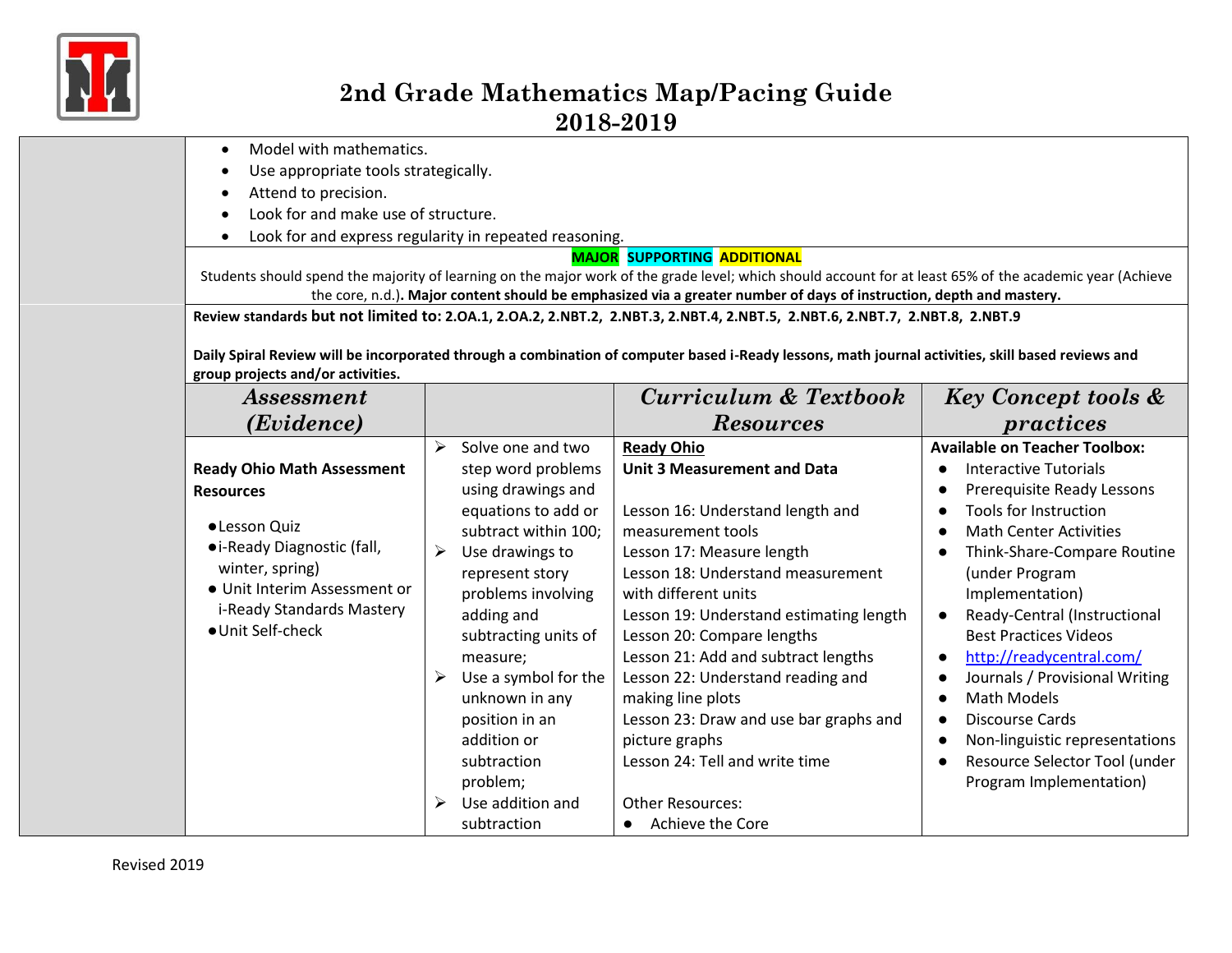

|  | strategies:                                  | https://achievethecore.org/category/               |  |
|--|----------------------------------------------|----------------------------------------------------|--|
|  | Add on<br>$\circ$                            | 854/mathematics-lessons                            |  |
|  | Remove<br>$\circ$                            | <b>ODE Model Curriculum Resources</b><br>$\bullet$ |  |
|  | Put together<br>$\circ$                      | https://education.ohio.gov/Topics/Le               |  |
|  | Take apart, and<br>$\circ$                   | arning-in-Ohio/Mathematics                         |  |
|  | compare;                                     |                                                    |  |
|  | Use place value<br>➤                         |                                                    |  |
|  | concepts and                                 |                                                    |  |
|  | properties of                                |                                                    |  |
|  | operation to add                             |                                                    |  |
|  | and subtract within                          |                                                    |  |
|  | 100.                                         |                                                    |  |
|  | Measure and<br>➤                             |                                                    |  |
|  | estimate length                              |                                                    |  |
|  | using a variety of                           |                                                    |  |
|  | appropriate units;                           |                                                    |  |
|  | Compare the length<br>$\triangleright$       |                                                    |  |
|  | of objects using                             |                                                    |  |
|  | different units of                           |                                                    |  |
|  | measure.                                     |                                                    |  |
|  | Tell and write time<br>$\blacktriangleright$ |                                                    |  |
|  | using digital and                            |                                                    |  |
|  | analogue clocks;                             |                                                    |  |
|  | Solve problems with<br>$\blacktriangleright$ |                                                    |  |
|  | money:                                       |                                                    |  |
|  | Identify<br>$\circ$                          |                                                    |  |
|  | name and                                     |                                                    |  |
|  | value of                                     |                                                    |  |
|  | coins/bills                                  |                                                    |  |
|  | Calculate                                    |                                                    |  |
|  | $\circ$<br>the value of                      |                                                    |  |
|  | a set of                                     |                                                    |  |
|  |                                              |                                                    |  |
|  | coins;                                       |                                                    |  |
|  | Problem<br>$\circ$                           |                                                    |  |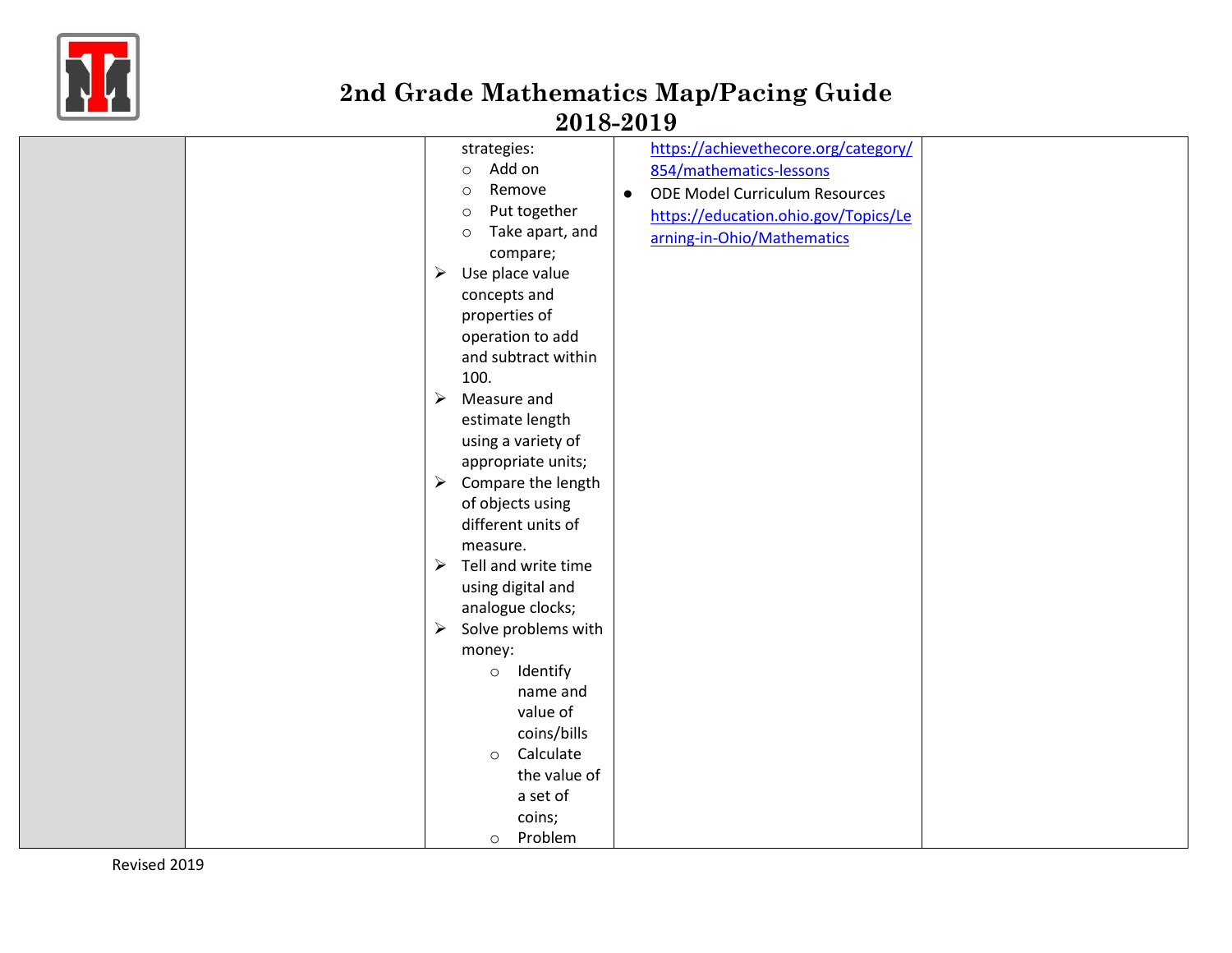

|  | solve within                                  |  |
|--|-----------------------------------------------|--|
|  | 100                                           |  |
|  | involving                                     |  |
|  | addition and                                  |  |
|  | subtraction                                   |  |
|  | of dollar                                     |  |
|  | amounts or                                    |  |
|  | coin                                          |  |
|  | amounts.                                      |  |
|  | Create and interpret<br>$\blacktriangleright$ |  |
|  | picture graphs using                          |  |
|  | single unit scales                            |  |
|  | from data involving                           |  |
|  | up to four                                    |  |
|  | categories.                                   |  |
|  | Create and analyze<br>$\blacktriangleright$   |  |
|  | whole number                                  |  |
|  | horizontal line plots                         |  |
|  | from a set of                                 |  |
|  | measurement data                              |  |
|  | collected from                                |  |
|  | multiple                                      |  |
|  | measurements.                                 |  |
|  |                                               |  |
|  |                                               |  |
|  |                                               |  |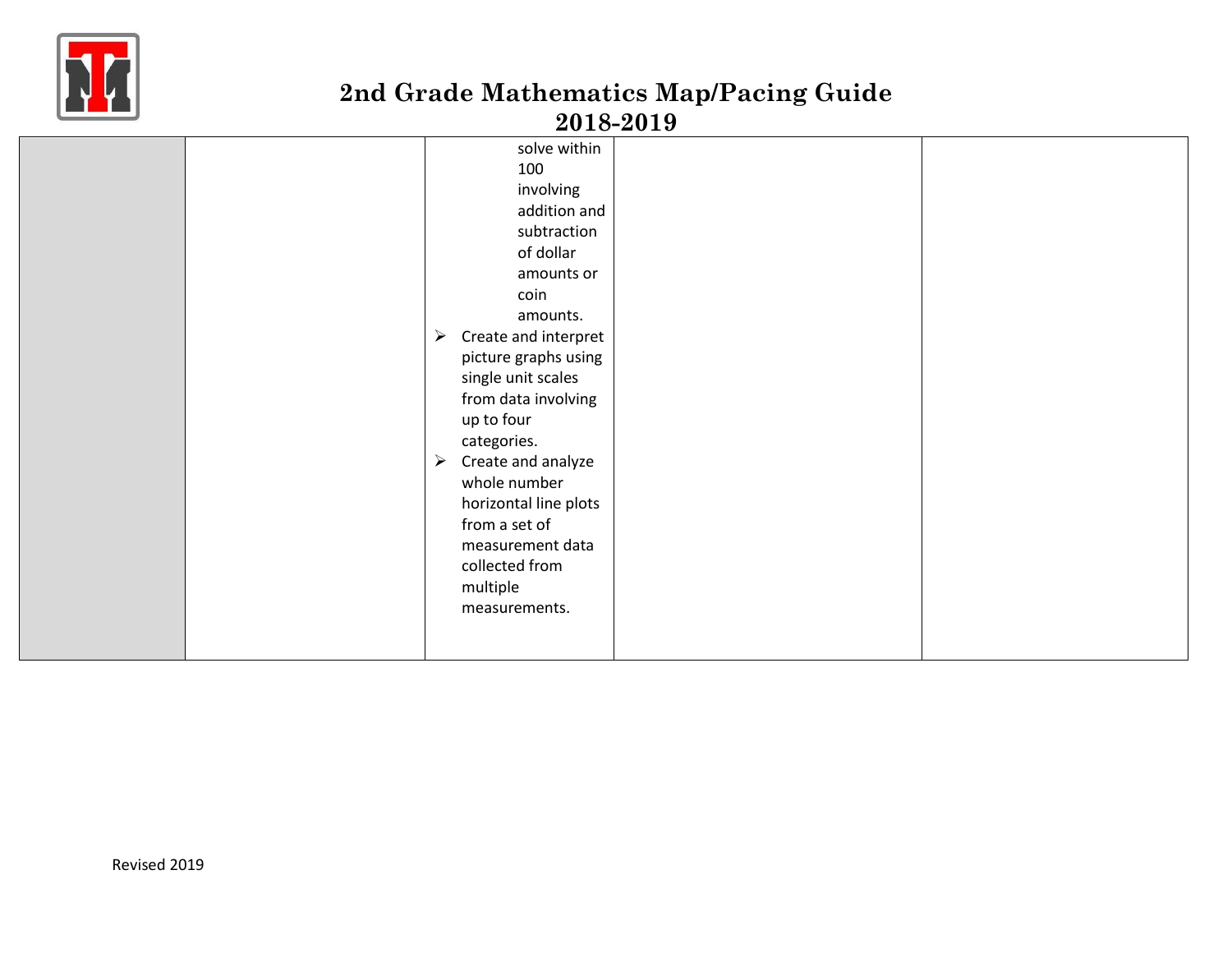

| Topic &         | Unit 3                                                                                                                                                                                                                                                                                     |  |  |  |  |  |
|-----------------|--------------------------------------------------------------------------------------------------------------------------------------------------------------------------------------------------------------------------------------------------------------------------------------------|--|--|--|--|--|
| <b>Standard</b> | <b>MEASUREMENT &amp; DATA</b>                                                                                                                                                                                                                                                              |  |  |  |  |  |
|                 | Measure and estimate lengths in standard units.                                                                                                                                                                                                                                            |  |  |  |  |  |
|                 | 2.MD.1 Measure the length of an object by selecting and using appropriate tools such as rulers, yardsticks, meter sticks, and measuring                                                                                                                                                    |  |  |  |  |  |
|                 | tapes.<br>2.MD.4 Measure to determine how much longer one object is than another, expressing the length difference in terms of a standard                                                                                                                                                  |  |  |  |  |  |
| Quarter 4       | length unit.                                                                                                                                                                                                                                                                               |  |  |  |  |  |
|                 | Represent and interpret data.                                                                                                                                                                                                                                                              |  |  |  |  |  |
|                 | 2.MD.9 Generate measurement data by measuring lengths of several objects to the nearest whole unit, or by making repeated                                                                                                                                                                  |  |  |  |  |  |
|                 | measurements of the same object. Show the measurements by creating a line plot, where the horizontal scale is marked off in whole-                                                                                                                                                         |  |  |  |  |  |
| <b>Time</b>     | number units.                                                                                                                                                                                                                                                                              |  |  |  |  |  |
| Frame           | Unit 4                                                                                                                                                                                                                                                                                     |  |  |  |  |  |
|                 | <b>GEOMETRY</b>                                                                                                                                                                                                                                                                            |  |  |  |  |  |
| Weeks 1-8       | Reason with shapes and their attributes.                                                                                                                                                                                                                                                   |  |  |  |  |  |
|                 | • 2.G.1 Recognize and identify triangles, quadrilaterals, pentagons, and hexagons based on the number of sides or vertices. Recognize and                                                                                                                                                  |  |  |  |  |  |
|                 | identify cubes, rectangular prisms, cones, and cylinders.                                                                                                                                                                                                                                  |  |  |  |  |  |
|                 | • 2.G.2 Partition a rectangle into rows and columns of same-size squares and count to find the total number of them.                                                                                                                                                                       |  |  |  |  |  |
|                 | • 2.G.3 Partition circles and rectangles into two, three, or four equal shares, describe the shares using the words halves, thirds, or fourths<br>and quarters, and use the phrases half of, a third of, or fourth of and quarter of. Describe the whole as two halves, three thirds, four |  |  |  |  |  |
|                 | fourths in real world context. Recognize that equal shares of identical wholes need not have the same shape.                                                                                                                                                                               |  |  |  |  |  |
|                 |                                                                                                                                                                                                                                                                                            |  |  |  |  |  |
|                 | <b>MATH PRACTICE STANDARDS</b>                                                                                                                                                                                                                                                             |  |  |  |  |  |
|                 | Make sense of problems and persevere in solving them.<br>$\bullet$                                                                                                                                                                                                                         |  |  |  |  |  |
|                 | Reason abstractly and quantitatively.<br>$\bullet$                                                                                                                                                                                                                                         |  |  |  |  |  |
|                 | Construct viable arguments and critique the reasoning of others.                                                                                                                                                                                                                           |  |  |  |  |  |
|                 | Model with mathematics.                                                                                                                                                                                                                                                                    |  |  |  |  |  |
|                 | Use appropriate tools strategically.                                                                                                                                                                                                                                                       |  |  |  |  |  |
|                 | Attend to precision.                                                                                                                                                                                                                                                                       |  |  |  |  |  |
|                 | Look for and make use of structure.                                                                                                                                                                                                                                                        |  |  |  |  |  |
|                 | Look for and express regularity in repeated reasoning.<br>$\bullet$                                                                                                                                                                                                                        |  |  |  |  |  |
|                 | <b>MAJOR SUPPORTING ADDITIONAL</b>                                                                                                                                                                                                                                                         |  |  |  |  |  |
|                 | Students should spend the majority of learning on the major work of the grade level; which should account for at least 65% of the academic year (Achieve                                                                                                                                   |  |  |  |  |  |
|                 | the core, n.d.). Major content should be emphasized via a greater number of days of instruction, depth and mastery.                                                                                                                                                                        |  |  |  |  |  |

 $\overline{\phantom{a}}$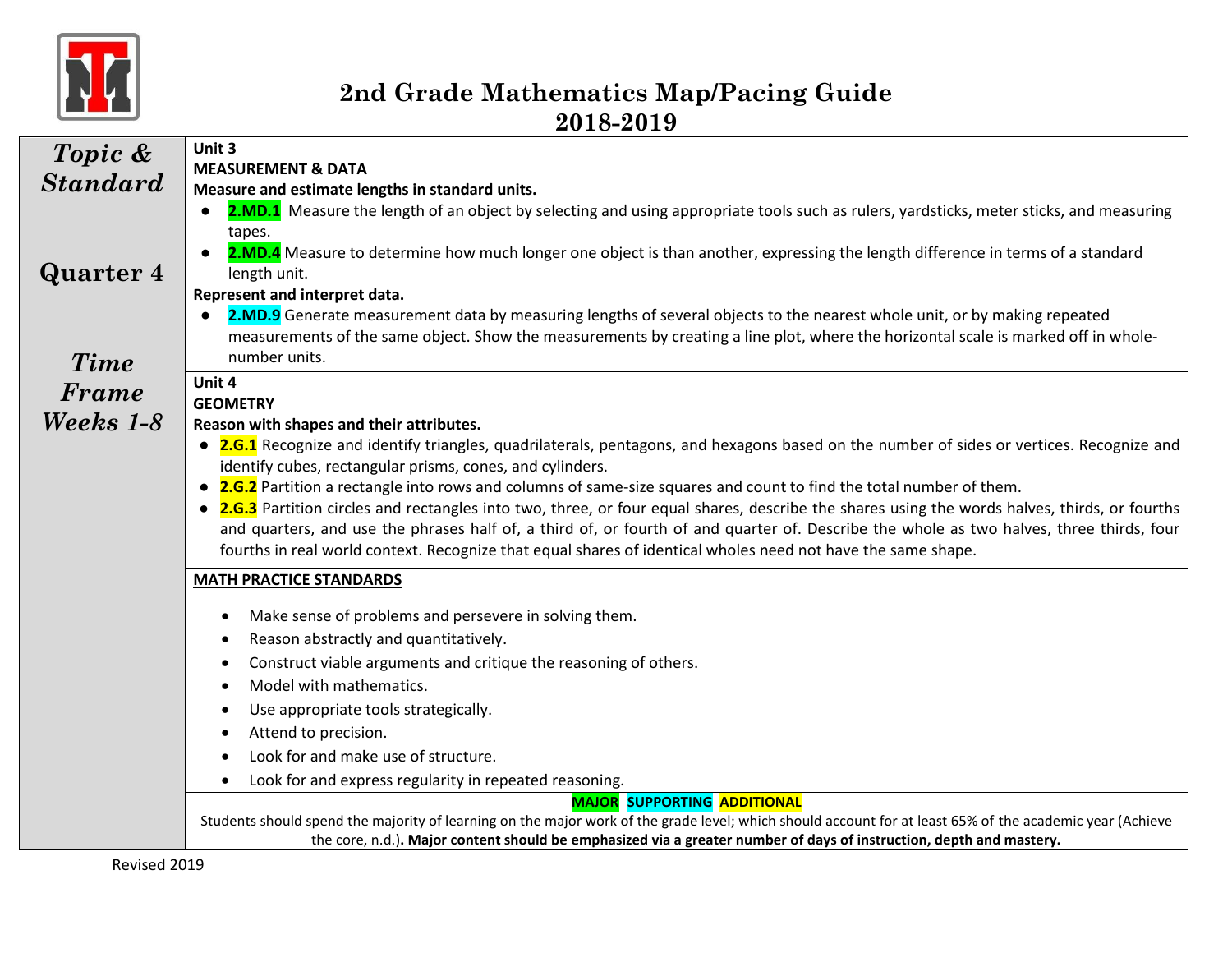

**Review standards to include but not limited to, 2.NBT.3, 2.NBT.4, 2.NBT.5, 2.NBT.7, 2.NBT.8, 2.NBT.9**

**Daily Spiral Review will be incorporated through a combination of computer based i-Ready lessons, math journal activities, skill based reviews and group projects and/or activities.**

| <i>Assessment</i>                                                                                                                                                                                             |                                                                                                                                                                                                                                                                                                                                                                                                                              | Curriculum & Textbook                                                                                                                                                                                                                                                                                                                                                             | <b>Key Concept tools &amp;</b>                                                                                                                                                                                                                                                                          |
|---------------------------------------------------------------------------------------------------------------------------------------------------------------------------------------------------------------|------------------------------------------------------------------------------------------------------------------------------------------------------------------------------------------------------------------------------------------------------------------------------------------------------------------------------------------------------------------------------------------------------------------------------|-----------------------------------------------------------------------------------------------------------------------------------------------------------------------------------------------------------------------------------------------------------------------------------------------------------------------------------------------------------------------------------|---------------------------------------------------------------------------------------------------------------------------------------------------------------------------------------------------------------------------------------------------------------------------------------------------------|
| (Evidence)                                                                                                                                                                                                    |                                                                                                                                                                                                                                                                                                                                                                                                                              | <b>Resources</b>                                                                                                                                                                                                                                                                                                                                                                  | practices                                                                                                                                                                                                                                                                                               |
| <b>Ready Ohio Math</b><br><b>Assessment Resources</b><br>· Lesson Quiz<br>• i-Ready Diagnostic (fall,<br>winter, spring)<br>• Unit Interim Assessment<br>or i-Ready Standards<br>Mastery<br>• Unit Self-check | Measure and estimate<br>$\blacktriangleright$<br>length using a variety of<br>appropriate units.<br>Compare the length of<br>➤<br>objects using different<br>units of measure.<br>➤<br>Create and analyze<br>whole number<br>horizontal line plots<br>from a set of                                                                                                                                                          | <b>Ready Ohio</b><br><b>Unit 3 Measurement and Data</b><br>Lesson 25: Solve word problems<br>involving money.<br><b>Unit 4 Geometry</b><br>Lesson 26: Recognize and identify two-<br>dimensional shapes<br>Lesson 26A: Recognize and identify<br>three-dimensional shapes                                                                                                         | <b>Available on Teacher Toolbox:</b><br><b>Interactive Tutorials</b><br>Prerequisite Ready Lessons<br><b>Tools for Instruction</b><br><b>Math Center Activities</b><br>Think-Share-Compare Routine<br>(under Program<br>Implementation)<br>Ready-Central (Instructional<br><b>Best Practices Videos</b> |
| <b>Unit 3 Performance Task</b><br>Math in Action "Use<br>Measurement"<br><b>Unit 4 Performance Task</b><br>Math in Action "Recognize<br>and Use Shapes"                                                       | measurement data<br>collected from multiple<br>measurements.<br>Partition rectangles into<br>➤<br>arrays of equivalent<br>squares and count to<br>determine how many<br>there are in all.<br>Partition circles and<br>≻<br>rectangles into halves,<br>thirds, fourths/quarters;<br>understand that equal<br>shares of identical<br>"wholes" need not have<br>the same shape.<br>Use terms half, third,<br>fourth, quarter to | Lesson 27: Understand tiling in<br>rectangles<br>Lesson 28: Understand halves, thirds,<br>and fourths in shapes<br><b>Other Resources:</b><br><b>Achieve the Core</b><br>$\bullet$<br>https://achievethecore.org/category<br>/854/mathematics-lessons<br><b>ODE Model Curriculum Resources</b><br>$\bullet$<br>https://education.ohio.gov/Topics/L<br>earning-in-Ohio/Mathematics | http://readycentral.com/<br>Journals / Provisional Writing<br><b>Math Models</b><br><b>Discourse Cards</b><br>Non-linguistic representations<br>Resource Selector Tool (under<br>Program Implementation)                                                                                                |